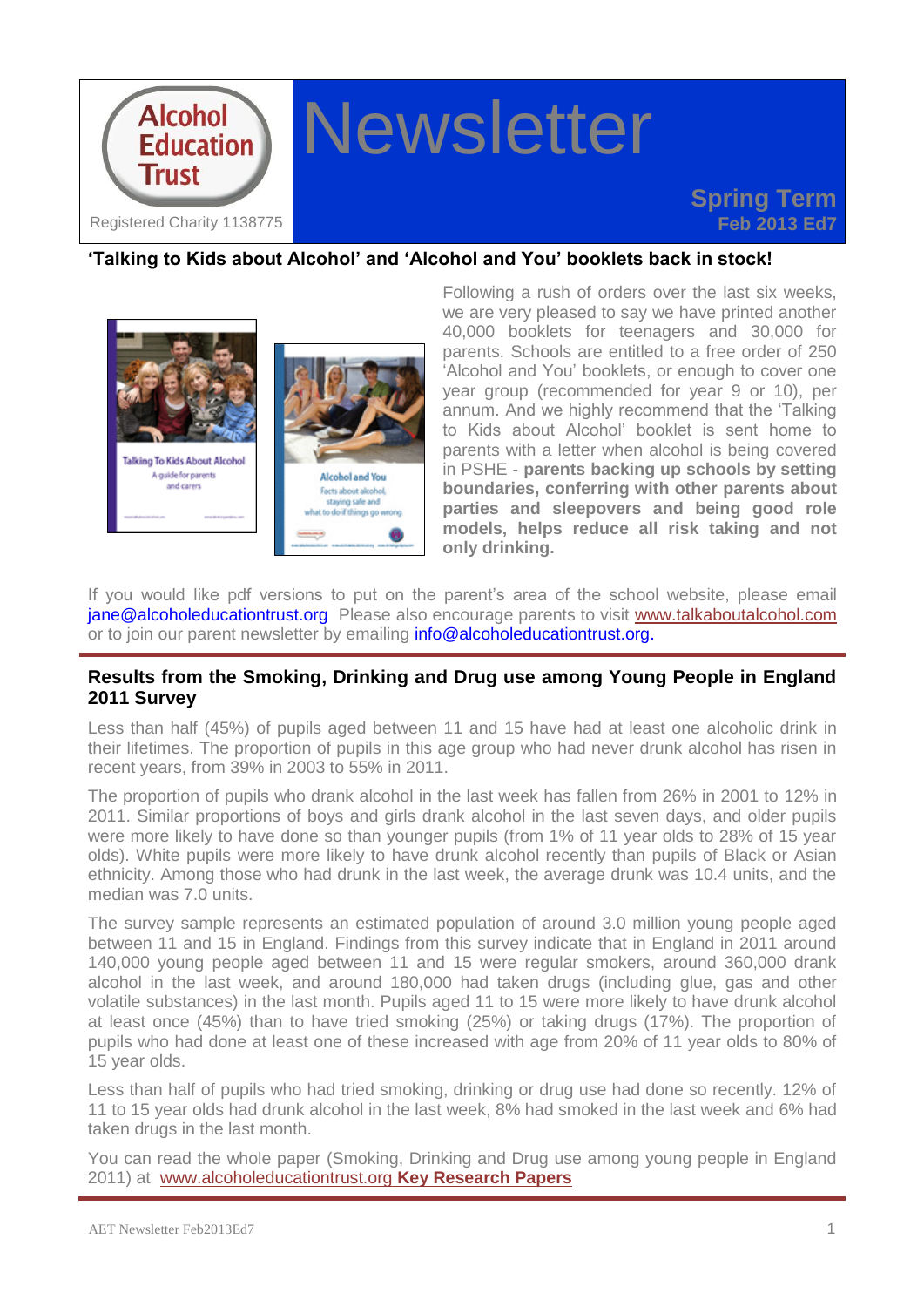## **Championing a social norms approach**



'The Toilet Times' is a partnership campaign being developed by NHS BANES and Bath & North East Somerset Council. The campaign will build on the positive work that is already being carried out within B&NES to reduce the harm from alcohol among young people.

This new initiative, inspired from a talk by Dr Jim Turner from The Social Norms Institute at The AIM Alcohol Education what works for young people? Conference in October, will support key harm minimisation messages. But the latest poster campaign will use a social norming approach to reinforce positive attitudes and behaviour around alcohol. The design will be in the form of a newspaper and will include praising positive behaviours that students are displaying rather than focusing on the negative. This will aim to challenge perceptions that all young people are drinking excessively and behaving badly.

The toilet door advertising frames will be provided free of charge to display the posters and will be displayed in all toilet blocks across the campus/school, and in the student's halls.

Research has shown that advertising in toilets has

been particularly effective in conveying key messages to the public, and in particular the social norms approach to health promotion has been well evaluated when conducted in other schools/universities. The campaign is part of a wider programme of alcohol awareness initiatives planned for the schools/universities/colleges within the B&NES area.

## **Alcohol Education Trust Trustee is new President of The Institute of Health Promotion and Education**

The Institute of Health Promotion and Education is pleased to announce Dr. John Lloyd PhD., B.Ed., M.Ed., Cert Ed., FRSPH, MIHPE, as its new President.

John Lloyd is a Consultant in Public Health Education and until recently acted as Policy Adviser to the PSHE Association. Until 2007 he was Adviser for PSHE and Citizenship Education at the DCSF. He was formerly a senior adviser with responsibility for projects and equalities at Birmingham Advisory and Support Service. John was a member of the PSHE Advisory Group and Citizenship Working Party contributing to both the PSHE Framework and statutory Citizenship curriculum in England and their further development during the last ten years. An author and writer, and formerly adviser to Channel 4 Schools 'All About Us' series, he is a trustee of the University of the First Age (UFA) and the Alcohol Education Trust (AET) and has worked internationally on citizenship and PSHE.



#### **New version of the Teacher Workbook available**

The re-edited version of our highly successful teacher workbook has been reprinted and is ready for distribution – free of charge – to all schools/colleges and youth supporting organisations. We have updated facts and figures with recent statistics and made some of the editorial notes clearer, plus moved advice and resources more applicable for 16yrs+ into its own section. To order your new copy, plus further booklets if required, just email [jane@alcoholeducationtrust.org](mailto:jane@alcoholeducationtrust.org)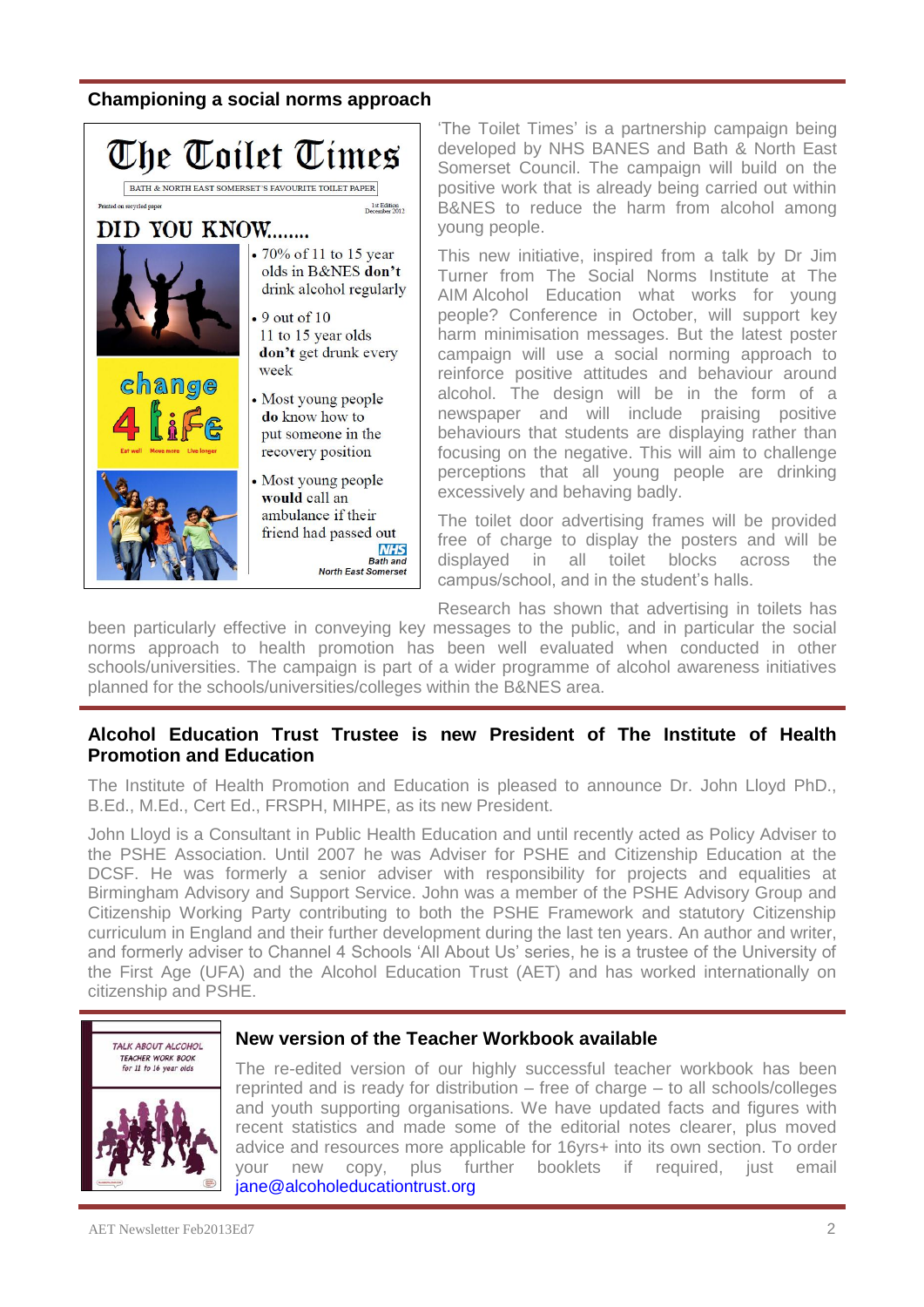#### **Early drunkenness is a risk factor for problem behaviours among adolescents from 38 European and North American countries**

Some studies have reported that the earlier the age at first drink (whether supervised or not), the higher the later drinking levels and related problems. This review, based on 44,800 alcoholexperienced 15 year olds, suggests that unless adolescents proceed into drunkenness, consuming small quantities at an early age should not lead to later problems. The study was unable to identify whether the age of the first whole drink was at home with parents and the AET would emphasise that there is a world of difference between a supervised part drink with parents or relations at a celebration or gathering, and unsupervised teenager drinking at parties or with friends.

The study by Emmanuel Kuntsche of the Behavioural Science Institute, Radboud University Nijmegen in the Netherlands and colleagues, investigated the link between age at first drink and problem behaviours (smoking, cannabis use, injuries, fights, and low academic performance) among 15-year-olds who did and did not proceed into drunkenness. Among those with drunkenness experience, the researchers tested whether age at first drink predicted problem behaviours over and above the age at first drunkenness.

The analysis was based on a sample of 44,801 alcohol-experienced 15-year-olds from 38 North American and European countries and regions who participated in the Health Behaviour in Schoolaged Children cross-national survey.

Overall, there was a significant association between age at first drink and all 5 problem behaviours, but only amongst those with drunkenness experiences but not amongst those never drunk. For the former group, age at first drunkenness was a strong predictor for all 5 problem behaviours, but time from first drink to first drunk did not predict problem behaviours.

The authors conclude that not early alcohol initiation but early drunkenness was a risk factor for various adolescent problem behaviours at the age of 15, that is, there was not consistent relationship for the time before the first drunkenness (i.e., since first drinking). The authors state that besides targeting early drinking, particular efforts are needed to impede early drunkenness to prevent associated harm in adolescence and beyond.

Source: Kuntsche E; Rossow I; Simons Morton B; Ter Bogt T; Kokkevi A; Godeau E, "Not early drinking but early drunkenness is a risk factor for problem behaviours among adolescents from 38 European and North American countries", *Alcoholism: Clinical and Experimental Research*, Published early online 14 December 2012

**TALKABOUTALCOHOL.COM** 

# The Alcohol Education Trust is seeking to employ a part-time coordinator to lead its parental outreach via schools across the UK

Part of AET's remit is to offer schools the opportunity to host a 'talking to kids about alcohol' inschool event, either as part of a meet the tutor evening, parents evening or via Parent Teacher Associations or Governors events. The role will also involve reaching out to local PSHE professionals, associations and relevant social media networks and groups.

The position will be home based, but the candidate must be willing to travel and to make evening presentations. Being a parent with children of a relevant age would also be ideal. 15 - 21 hours a week with a bonus for each seminar organised.

Please submit a CV and covering letter to [helena@alcoholeducationtrust.org](mailto:helena@alcoholeducationtrust.org)

Closing date: 27th February 2013